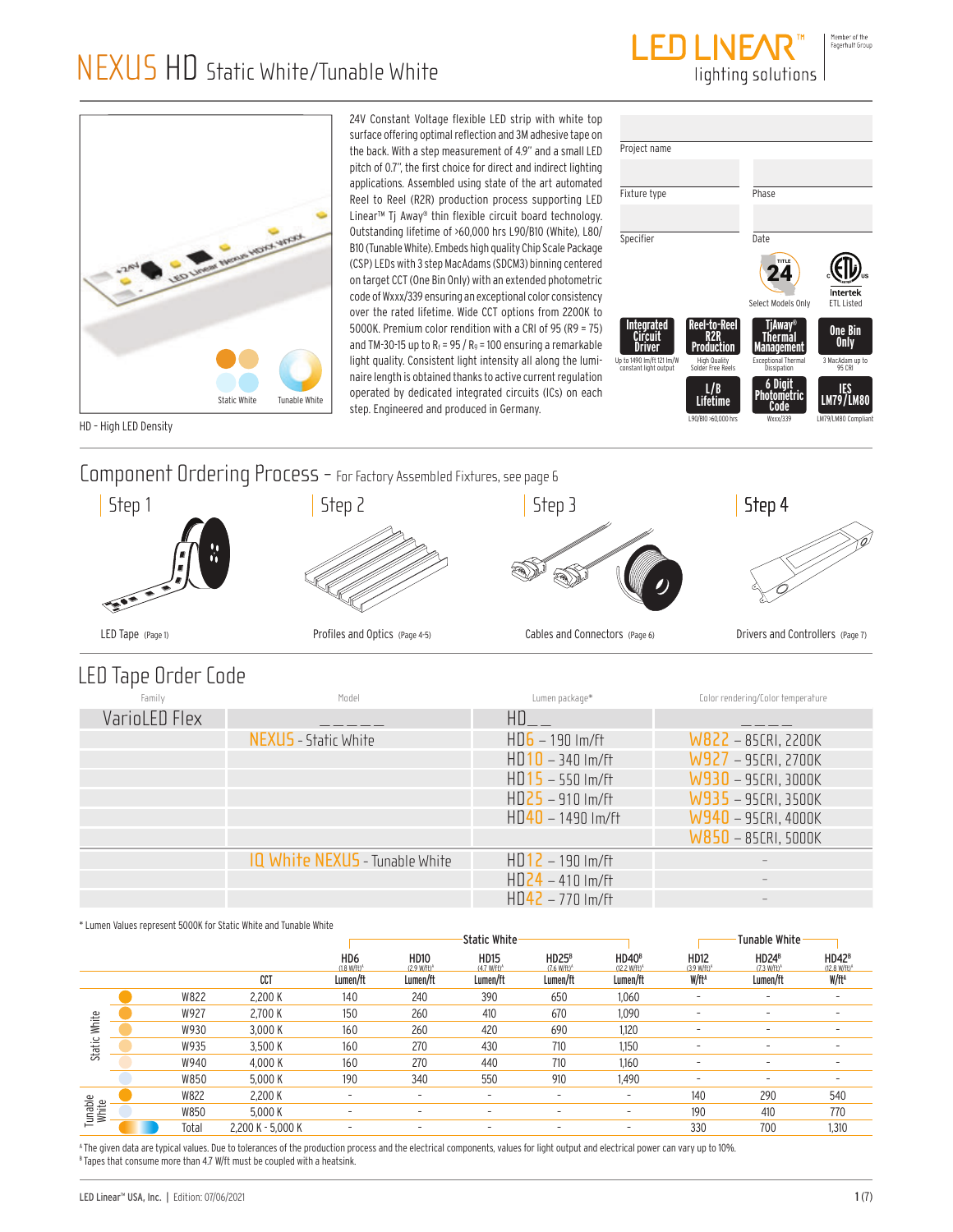$\overline{a}$ 



#### Mechanical Details





### Technical Details

|                               | <b>Static White</b>                                                                              | Tunable White                                                             |
|-------------------------------|--------------------------------------------------------------------------------------------------|---------------------------------------------------------------------------|
| Step length                   | 7 LEDs per 2.46" / 62.5 mm                                                                       | 14 LEDs per 2.46" / 62.5 mm                                               |
| Voltage                       | 24 Volt (23 V <sub>min</sub> , 25 V <sub>max</sub> )                                             | 24 Volt (23 V <sub>min</sub> , 25 V <sub>max</sub> )                      |
| Case temperature <sup>A</sup> | $TC_{min}$ = -13°F / -25°C, $TC_{max}$ = 176°F / 80°C                                            | $TC_{min}$ = -13°F / -25°C, $TC_{max}$ = 176°F / 80°C                     |
| Storage temperature           | $Ts_{\text{min}} = -22\degree F / -30\degree C$ . $Ts_{\text{max}} = 185\degree F / 85\degree C$ | $Ts_{min}$ = -22°F / -30°C, $Ts_{max}$ = 185°F / 85°C                     |
| Ambient temperature           | $Ta_{min}$ = -13°F / -25°C, Ta <sub>max</sub> = specific, see table below                        | $Ta_{min}$ = -13°F / -25°C, Ta <sub>max</sub> = specific, see table below |

A The position of the Tc-point is marked on each step of the LED strip. The Tc-point should be measured in thermal equilibrium according to IEC EN 60598-1.

|                                       |                 | <b>Static White</b> |              |                                  | Tunable White |                                  |                                  |                                  |
|---------------------------------------|-----------------|---------------------|--------------|----------------------------------|---------------|----------------------------------|----------------------------------|----------------------------------|
|                                       | HD <sub>6</sub> | <b>HD10</b>         | <b>HD15</b>  | <b>HD25</b>                      | <b>HD40</b>   | <b>HD12</b>                      | <b>HD24</b>                      | <b>HD42</b>                      |
| Power $(W/ft)^B$                      | 1.8             | 2.9                 | 4.7          | 7.6                              | 12.2          | 3.7                              | 7.3                              | 12.8                             |
| Efficacy (lm / W) <sup>8</sup> @ W850 | 109             | 115                 | 118          | 120                              | 121           | 94                               | 99                               | 102                              |
| CRI/R9 @ 3000 K                       | 95/86           | 95/86               | 95/86        | 95/86                            | 95/86         | 85/65                            | 85/65                            | 85/65                            |
| $R_f/R_a$ @ 3000 K                    | 92/101          | 92/101              | 92/101       | 92/101                           | 92/101        | 84/101                           | 84/101                           | 84/101                           |
| Reel length $(\text{ft}/\text{m})$    | 24.6/7.5        | 16.4/5              | 16.4/5       | 9.8/3                            | 6.6/2         | 16.4/5                           | 9.8/3                            | 6.6/2                            |
| Watt / Reel $(W)^B$                   | 43.5            | 48                  | 77           | 75                               | 80            | 60                               | 72                               | 84                               |
| Number LED/Reel                       | 840             | 560                 | 560          | 336                              | 224           | 1120                             | 672                              | 448                              |
| Max ambient temperature $(Ta_{max})$  | 122°F/50°C      | 122°F/50°C          | 113°F / 45°C | $104^{\circ}$ F / $40^{\circ}$ C | 95°F/35°C     | $122^{\circ}$ F / $50^{\circ}$ C | $104^{\circ}$ F / $40^{\circ}$ C | $95^{\circ}$ F / 35 $^{\circ}$ C |

 $^{\text{\tiny{\textup{B}}} }$  The given data are typical values. Due to tolerances of the production process and the electrical components, values for light output and electrical power can vary up to 10%.

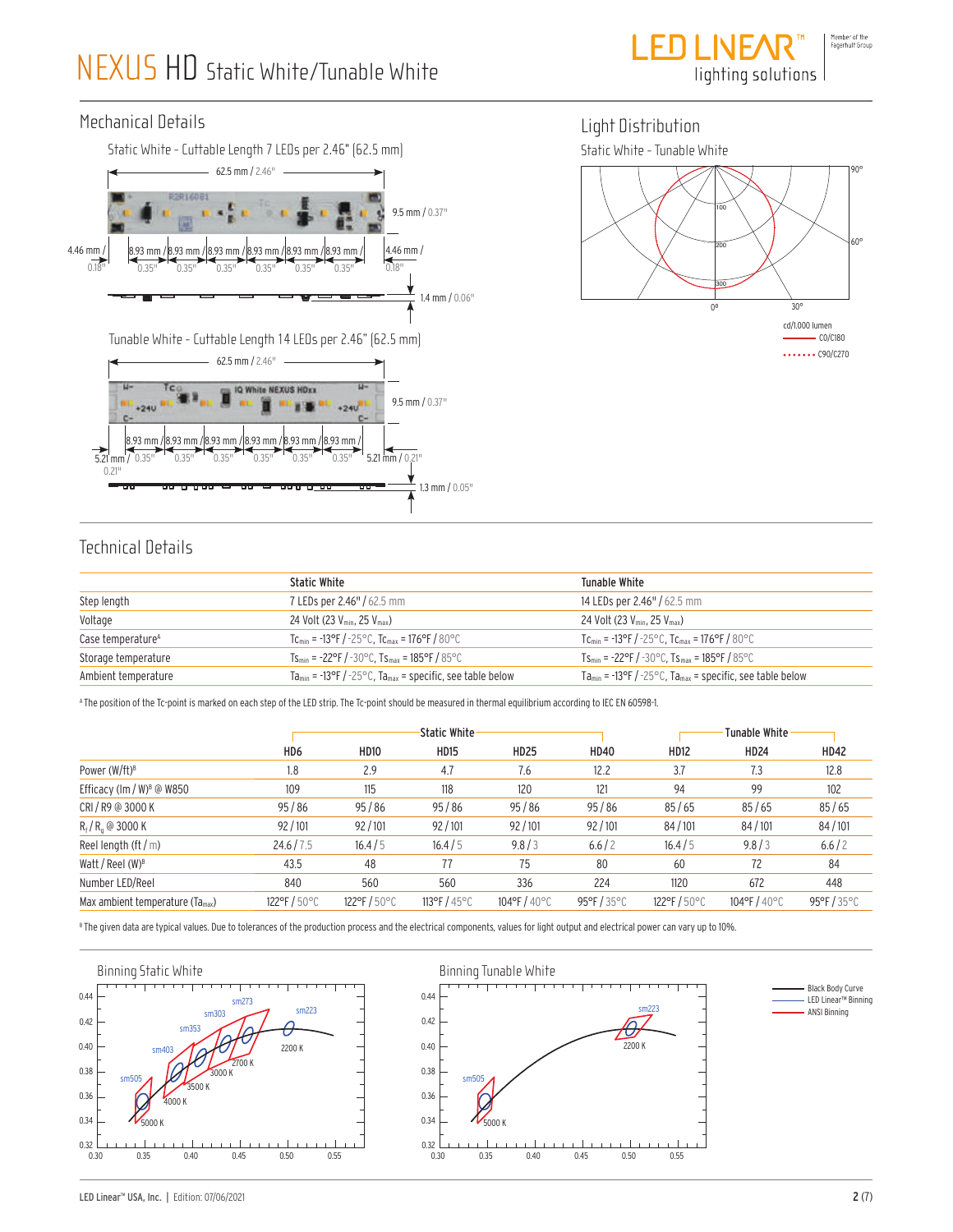

lighting solutions

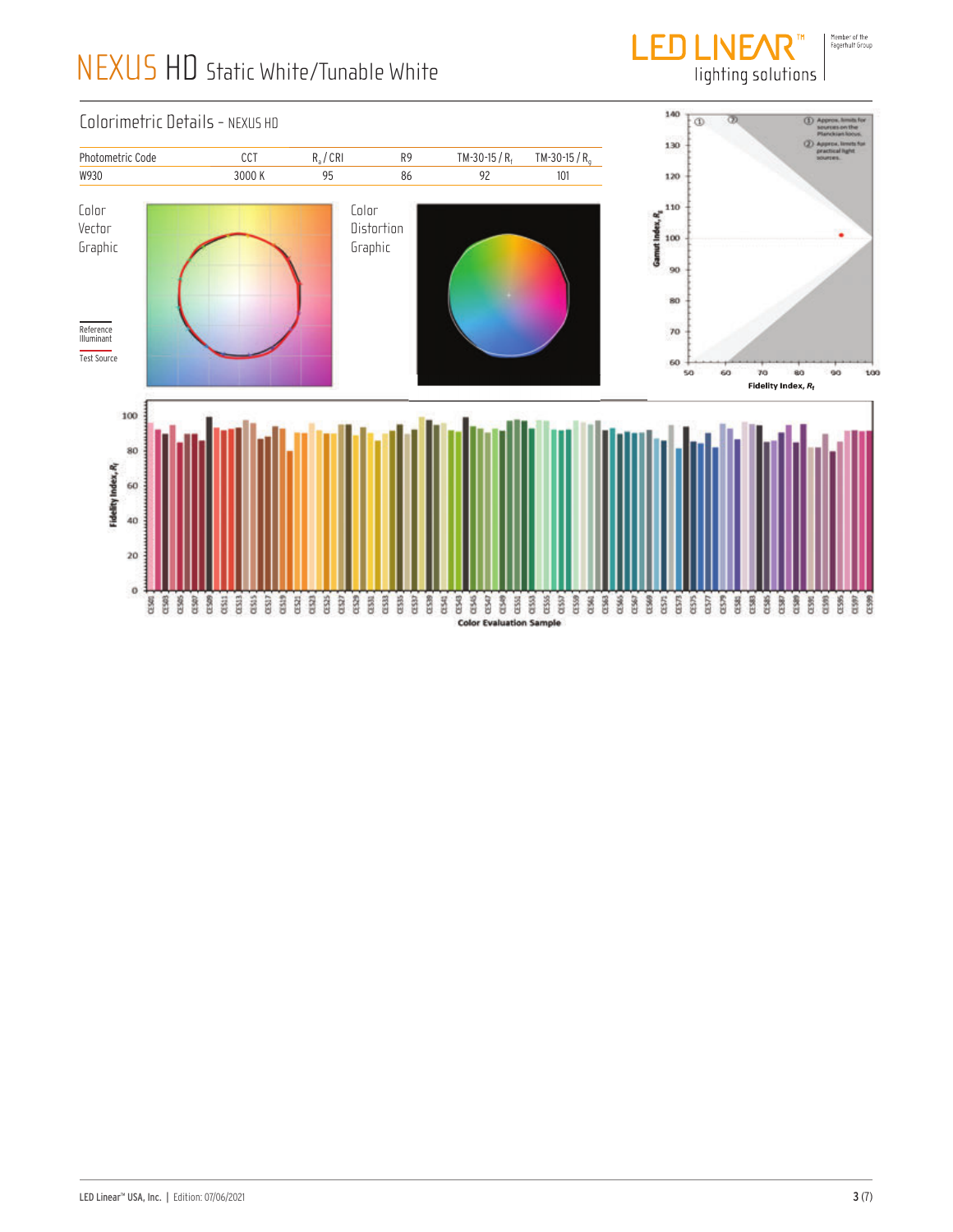

Profiles and Optics (Optional) Note: All profiles are delivered in standard 6.5 ft. (2m) length

|                 | LLU LIIVLJ <sup>–</sup> niyii vei saliiliy G Desi Value. |                                                                                                                                       |                                                                                                                                                                                                                                      |                                          |
|-----------------|----------------------------------------------------------|---------------------------------------------------------------------------------------------------------------------------------------|--------------------------------------------------------------------------------------------------------------------------------------------------------------------------------------------------------------------------------------|------------------------------------------|
| Item            |                                                          | <b>Max. Dimensions</b>                                                                                                                | Specifications                                                                                                                                                                                                                       | <b>Downloads</b>                         |
| Contour<br>0002 | DOT FREE<br>$\mathbf{G}$                                 | $\frac{0.89 \text{ in.}}{22.5 \text{ mm}}$<br>$0.77$ in.<br>19.5 mm                                                                   | Application: Surface Mount, Max. 7.6 W/ft<br>Features: High Efficacy, High Surface Area for Heat Dissipation,<br>Dot Free with HD and UHD Tapes<br>Cable Feed: End (E), Side (S)                                                     | C 0002 SPEC SHEET<br>C 0002 INSTALLATION |
| Contour<br>1300 | ●●<br>DOT FREE                                           | $\frac{1.03 \text{ in.}}{26.2 \text{ mm}}$<br>$\frac{0.45 \text{ in}}{11.5 \text{ mm}}$<br>$\frac{0.74 \text{ in.}}{18.7 \text{ mm}}$ | Application: Recessed Mount with Flange, Max. 4.7 W/ft<br><b>Features:</b> Black and Silver Finish Options, Compact and Versatile<br>Design, Dot Free with HD and UHD tapes<br>Cable Feed: Behind (B)                                | C 1300 SPEC SHEET<br>C 1300 INSTALLATION |
| Contour<br>1400 | ●●<br>DOT FREE<br>$\mathbf{G}$                           | 0.67 in.<br>17.0 mm<br>$\frac{0.74 \text{ in.}}{18.7 \text{ mm}}$                                                                     | Application: Surface and Pendant Mount, Max. 6.3 W/ft<br>Features: Beam Adjustability, Black, White and Silver Finish<br>Options, Compact and Versatile Design, Dot Free with HD and<br>UHD tapes<br>Cable Feed: End (E), Behind (B) | C 1400 SPEC SHEET<br>C 1400 INSTALLATION |
| Contour<br>1500 | DOT FREE<br>$\boldsymbol{\mathsf{\scriptstyle{OS}}}$     | 0.67 in.<br>17.0 mm<br>1.34 in.<br>34.0 mm                                                                                            | Application: Recessed Mount with Flange, Max. 6.3 W/ft<br>Features: Beam Adjustability, Silver and White Finish Options,<br>Compact and Versatile Design, Dot Free with HD and UHD tapes<br>Cable Feed: Behind (B)                   | C 1500 SPEC SHEET<br>C 1500 INSTALLATION |

### PERFORMANCE LINES - High Efficacy & Superior Light Quality. Dot-Free.

| Item                                                    | ECO LINES - High Versatility & Best Value.                            | Max. Dimensions                                                     |                                                                                                                                                                                                                                             | <b>Downloads</b>                         |
|---------------------------------------------------------|-----------------------------------------------------------------------|---------------------------------------------------------------------|---------------------------------------------------------------------------------------------------------------------------------------------------------------------------------------------------------------------------------------------|------------------------------------------|
| Contour<br>0002                                         | DOT FREE<br>Œ                                                         | $0.77$ in.<br>19.5 mm                                               | Specifications<br>Application: Surface Mount, Max. 7.6 W/ft<br>Features: High Efficacy, High Surface Area for Heat Dissipation,<br>Dot Free with HD and UHD Tapes<br>Cable Feed: End (E), Side (S)                                          | C 0002 SPEC SHEET<br>C 0002 INSTALLATION |
| Contour<br>1300                                         | <b>OUT FREE</b>                                                       | $\frac{1.03 \text{ in.}}{26.2 \text{ mm}}$<br>$0.74$ in.<br>18.7 mm | Application: Recessed Mount with Flange, Max. 4.7 W/ft<br>Features: Black and Silver Finish Options, Compact and Versatile<br>Design, Dot Free with HD and UHD tapes<br>Cable Feed: Behind (B)                                              | C 1300 SPEC SHEET<br>C 1300 INSTALLATION |
| Contour<br>1400                                         | $\bf \omega$                                                          |                                                                     | Application: Surface and Pendant Mount, Max. 6.3 W/ft<br>Features: Beam Adjustability, Black, White and Silver Finish<br>Options, Compact and Versatile Design, Dot Free with HD and<br><b>UHD</b> tapes<br>Cable Feed: End (E), Behind (B) | C 1400 SPEC SHEET<br>C 1400 INSTALLATION |
| Contour<br>1500                                         | DOT FREE<br>Œ                                                         | 34.0 mm                                                             | Application: Recessed Mount with Flange, Max. 6.3 W/ft<br>Features: Beam Adjustability, Silver and White Finish Options,<br>Compact and Versatile Design, Dot Free with HD and UHD tapes<br>Cable Feed: Behind (B)                          | C 1500 SPEC SHEET<br>C 1500 INSTALLATION |
|                                                         | PERFORMANCE LINES - High Efficacy & Superior Light Quality. Dot-Free. |                                                                     |                                                                                                                                                                                                                                             |                                          |
| Item                                                    |                                                                       | Max. Dimensions                                                     | <b>Specifications</b>                                                                                                                                                                                                                       | <b>Downloads</b>                         |
| Contour<br>0016                                         | * <b>* 11</b><br>DOT FREE<br>$\bf \omega$                             | $\frac{0.79 \text{ in.}}{20.0 \text{ mm}}$                          | Application: Surface Mount, Max. 12 W/ft<br>Features: High Efficacy, High Surface Area for Heat Dissipation,<br>Linear Lens Options, Dot Free with HD and UHD Tapes<br>Cable Feed: End (E)                                                  | C 0016 SPEC SHEET<br>C 0016 INSTALLATION |
| Contour<br>0022                                         | DOT FREE                                                              | 0.77 in<br>19.5 mm                                                  | Application: Surface Mount, Max. 4.7 W/ft<br>Features: Dot Free with LD, HD and UHD Tapes, Deep Profile<br>Cable Feed: End (E)                                                                                                              | C 0022 SPEC SHEET<br>L UU22 INSTALLATIUN |
| Contour<br>0024                                         | * * <b>Example</b><br>Dot free                                        | $\frac{0.79 \text{ m}}{20.0 \text{ mm}}$                            | Application: Surface and Pendant Mount, Max. 7.6 W/ft<br>Features: High Efficacy, Linear Lens Options, Dot Free with HD<br>and UHD Tapes, Round Profile<br>Cable Feed: Behind (B)                                                           | C 0024 SPEC SHEET<br>C 0024 INSTALLATION |
| Contour<br>0036                                         | <b>DOT FREE</b>                                                       |                                                                     | Application: Surface Mount, Trimless Mount, Max 4.7 W/ft<br>Features: High Efficacy, Dot Free with UHD Tape, New Construction,<br>Blends Seamlessly into the Architecture<br>Cable Feed: End (E), Behind (B)                                | C 0036 SPEC SHEET<br>C 0036 INSTALLATION |
| LED Linear <sup>™</sup> USA, Inc.   Edition: 07/06/2021 |                                                                       |                                                                     |                                                                                                                                                                                                                                             | 4(7)                                     |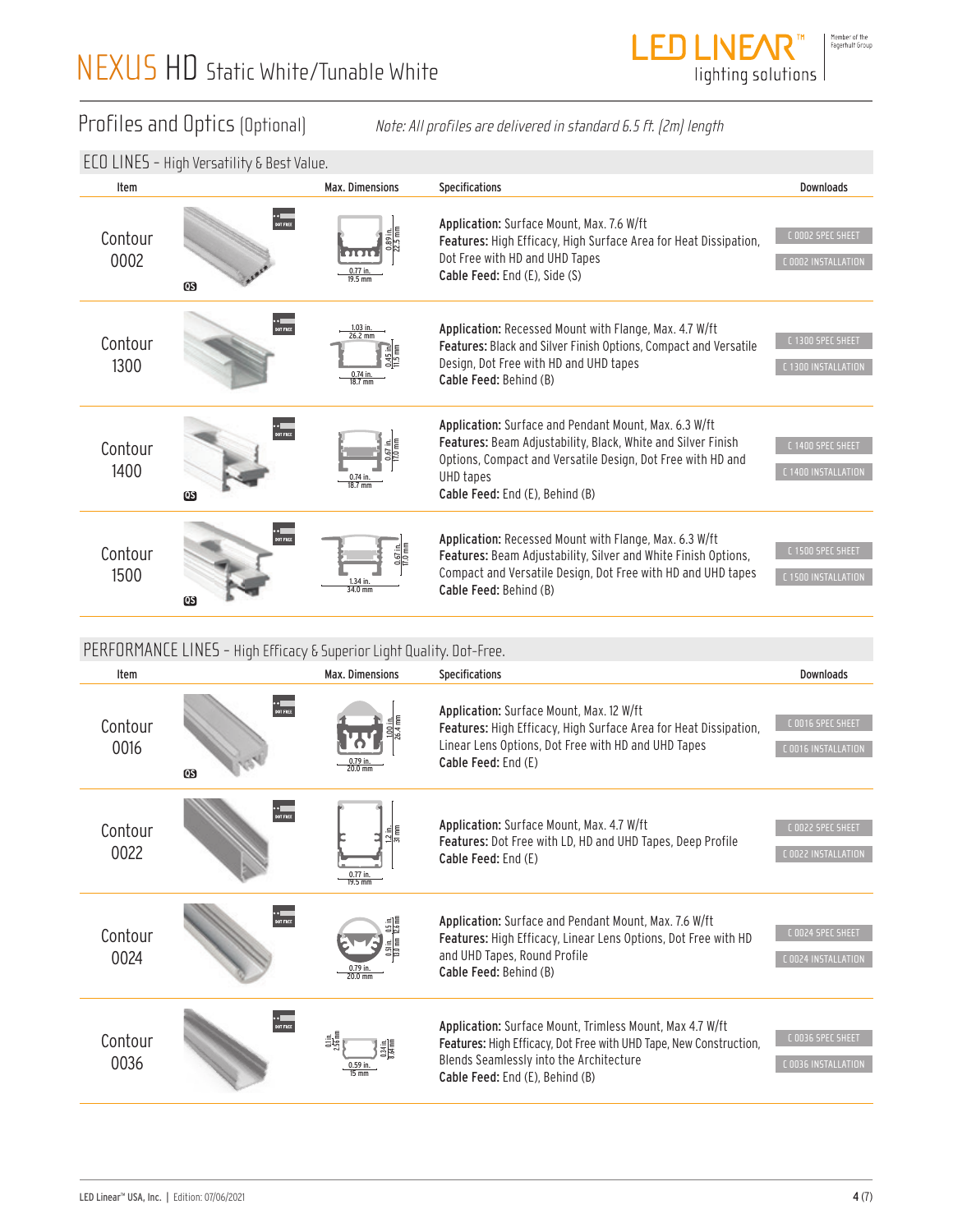

### Profiles and Optics (Optional)

|                                | Profiles and Optics (Optional)                          |                                                                   |                                                                                                                           | Note: All profiles are delivered in standard 6.5 ft. (2m) length                                                                                     |                                          |  |
|--------------------------------|---------------------------------------------------------|-------------------------------------------------------------------|---------------------------------------------------------------------------------------------------------------------------|------------------------------------------------------------------------------------------------------------------------------------------------------|------------------------------------------|--|
|                                | NICHE LINES - Solutions for Challenging Applications.   |                                                                   |                                                                                                                           |                                                                                                                                                      |                                          |  |
| Item                           |                                                         | Max. Dimensions                                                   | Specifications                                                                                                            |                                                                                                                                                      | Downloads                                |  |
| Contour<br>1650                | DOT FREE                                                | 1.46 in<br>37.0 mm                                                | Max. 4.7 W/ft<br>Options<br>Cable Feed: Behind (B)                                                                        | Application: Undercabinet, Surface Mount, Display Lighting,<br>Features: 30° Tilted Design, Black, White and Silver Finish                           | C 1650 SPEC SHEET<br>C 1650 INSTALLATION |  |
| Contour<br>2000                | DOT FREE                                                | $\frac{0.79 \text{ in.}}{20.0 \text{ mm}}$<br>0.79 in.<br>20.0 mm | Max. 4.7 W/ft<br>Cable Feed: End (E)                                                                                      | Application: Undercabinet, Corner Mount, Display Lighting,<br>C 2000 SPEC SHEET<br>Features: 45° Tilted Design, Silver Finish<br>C 2000 INSTALLATION |                                          |  |
| Contour<br>5560                |                                                         | 18.0 mm                                                           | Application: Surface Mount, Max. 4.7 W/ft<br>around Curves<br>Cable Feed: End (E)                                         | Features: Super Shallow Profile, Bendable Design, Installs                                                                                           | C 5560 SPEC SHEET<br>C 5560 INSTALLATION |  |
| Contour<br>7850                |                                                         | $\frac{118 \text{ in.}}{30.2 \text{ mm}}$<br>$33 \text{ mm}$      | Application: In-Closet Rod, Max. 4.7 W/ft<br>Features: Round Profile, NEC Closet Rated<br>Cable Feed: End (E), Behind (B) |                                                                                                                                                      | C 7850 SPEC SHEET<br>C 7850 INSTALLATION |  |
| To Constant Voltage LED Driver | Dim-to-Warm Wiring Diagram<br>To 0-10V Dimmer           | $DIM - [GY]$<br>$DIM + [VT]$<br>DC- (Blue)<br>$DC + [RD]$         | DIM-TO-WARM<br>Control Unit                                                                                               | - [YL] Warm White LED<br>- [WH] Cool White LED<br>+ [Black]<br>+ [Black]                                                                             | - To LED Load                            |  |
|                                | LED Linear <sup>™</sup> USA, Inc.   Edition: 07/06/2021 |                                                                   |                                                                                                                           |                                                                                                                                                      | 5(7)                                     |  |

## .<br>1850 Dim-to-Warm Wiring Diagram

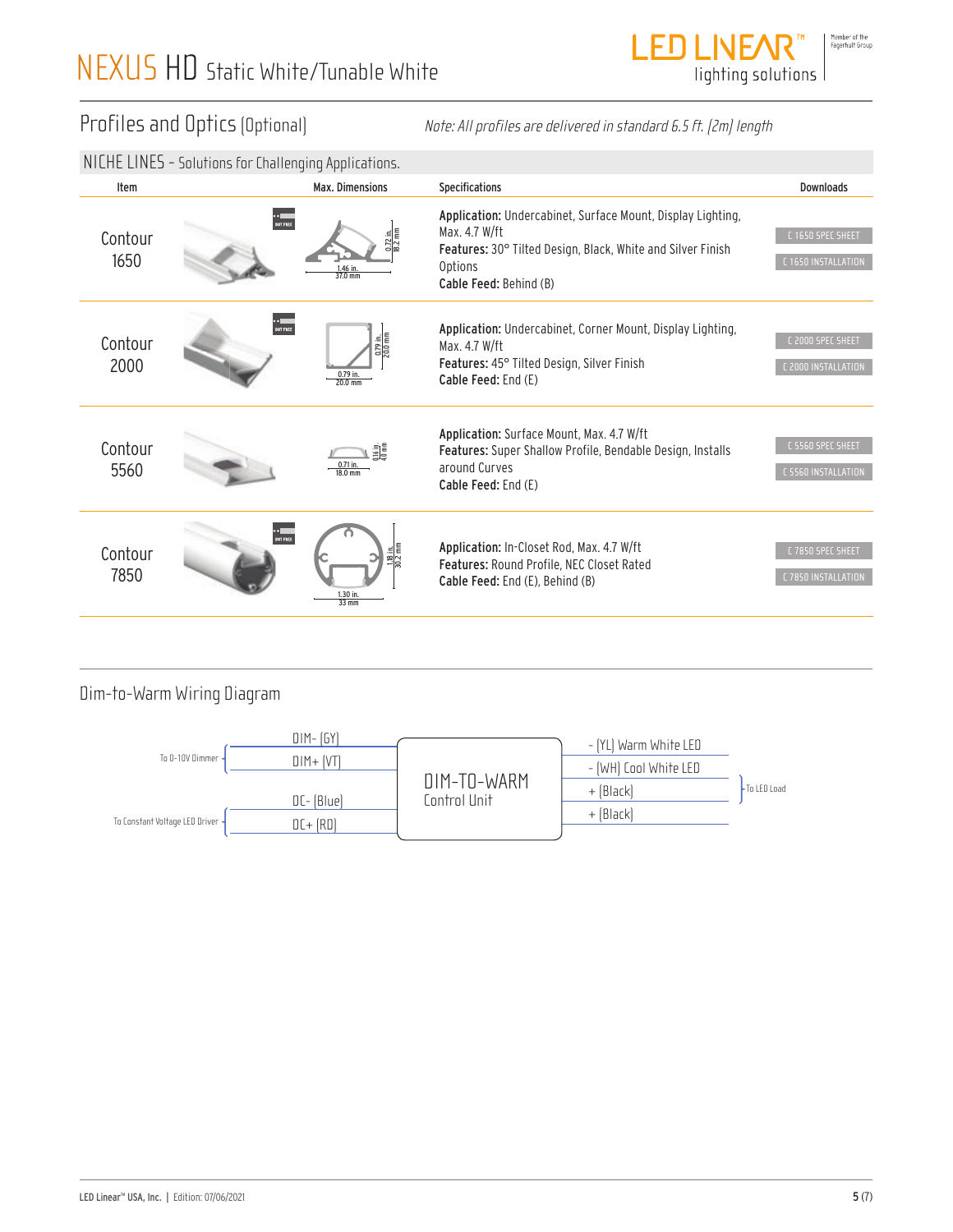

lighting solutions

### Cables and Connectors

| Item                                                            | Description                                                                                                                                                                                             | Model                                            | <b>Dimensions</b>                                          | Order Code                       |
|-----------------------------------------------------------------|---------------------------------------------------------------------------------------------------------------------------------------------------------------------------------------------------------|--------------------------------------------------|------------------------------------------------------------|----------------------------------|
| Cable IP68<br>for Static White                                  | Outdoor rated UL approved cable. Use to extend<br>installation distance with outdoor rated splicing box<br>(by others).                                                                                 | <b>Static White</b>                              | 2 x 22 AWG, 160 ft                                         | 14000030                         |
| Field Connector for<br>Static White (10mm)                      | Use to connect 10mm wide LED tape to another 10mm<br>wide LED tape or two 18-22 gauge lead wires. Clear<br>plastic.                                                                                     | Tape to Tape<br>Tape to Wire                     | $0.8$ " x $0.5$ " x $0.4$ "<br>$1.1''$ x $0.6''$ x $0.4''$ | K0102SS<br>K0102SW               |
| Mini Female Connector IP20<br>for Static White                  | Use to connect the driver to the beginning of the LED<br>tape run or to the next LED tape section. Female mini<br>connector on one side and open end cable on the<br>other side.                        | <b>Static White</b><br>Static White              | 2 x 22 Awg, 4 in<br>2 x 22 Awg, 6.5 ft                     | 15000146<br>15000147             |
| Mini Male Connector IP20<br>for Static White                    | Solder the male connector on the LED tape in order<br>to make connection to the driver or to the previous<br>LED tape section. Male mini connector on one side<br>and open end cable on the other side. | <b>Static White</b>                              | 2 x 22 Awg, 4 in                                           | 15000145                         |
| Mini Extension IP20<br>for Static White                         | Use to extend the distance between connection<br>points. Female mini connector on one side and<br>male mini connector on the other side.                                                                | <b>Static White</b><br><b>Static White</b>       | 2 x 22 Awg, 3.2 ft<br>2 x 22 Awg, 6.5 ft                   | 15000148<br>15000149             |
| Cable Strain Relief                                             | Use to hold cable in place and eliminate<br>misconnections                                                                                                                                              | Static White / Tunable White<br>/RGB             |                                                            | 14000041                         |
| Cable IP68<br>for RGB and Tunable White                         | Outdoor rated UL approved cable. Use to extend<br>installation distance with outdoor rated splicing<br>box (by others).                                                                                 | RGB / Tunable White<br>RGB / Tunable White       | 4 x 23 Awg, 160 ft<br>4 x 18 Awg, 160 ft                   | 14000048<br>14000060             |
| <b>Field Connector</b><br>for RGB and Tunable White<br>(10mm)   | Use to connect 10mm wide LED tape to another 10mm<br>wide LED tape or four 18-22 gauge lead wires. Clear<br>plastic.                                                                                    | Tape to Tape<br>Tape to Wire                     | $0.8$ " x $0.5$ " x $0.4$ "<br>$1.1''$ x $0.6''$ x $0.4''$ | K0104SS<br>K0104SW               |
| Mini Female Connector IP67<br>for RGB and Tunable White         | Use to run cable from the driver to the first fixture of<br>the run or to the next fixture. Female mini connector<br>on one side and open end cable on the other side.                                  | <b>RGB</b><br>Tunable White<br>RGB/Tunable White | 4 x 23 Awg, 8 in<br>4 x 23 Awg, 8 in<br>4 x 23 Awg, 6.5 ft | 15000201<br>15000241<br>15000202 |
| Mini Male Connector IP67<br>for RGB and Tunable White           | Use to run cable from the fixture to the driver or to<br>the previous fixture. Male mini connector on one side<br>and open end cable on the other side.                                                 | RGB<br>Tunable White                             | 4 x 23 Awg, 8 in<br>4 x 23 Awg, 8 in                       | 15000200<br>15000240             |
| Mini Extension IP67<br>for RGB and Tunable White                | Use to extend the distance between connection<br>points. Female connector on one side and male<br>connector on the other side.                                                                          | <b>Static White</b><br><b>Static White</b>       | 4 x 23 Awg, 4 in<br>4 x 23 Awg 6.5 ft                      | 15000203<br>15000204             |
| Mini Female Protection<br>Cap IP67<br>for RGB and Tunable White | Use to seal unused connectors and maintain IP67<br>ingress protection.                                                                                                                                  | RGB/Tunable White                                |                                                            | 15000219                         |
|                                                                 |                                                                                                                                                                                                         |                                                  |                                                            |                                  |

# Mounting Accessories

| Item                  | Description                                                                                                        | Dimensions $(L \times W \times H)$ | Order Code |
|-----------------------|--------------------------------------------------------------------------------------------------------------------|------------------------------------|------------|
| Flat Mounting Channel | Flat aluminium mounting channel for heat dissipation. Bendable with silver finish<br>Screws directly onto surface. | $6 - 1/2'$ x 1" x $1/16"$          | 10000004   |